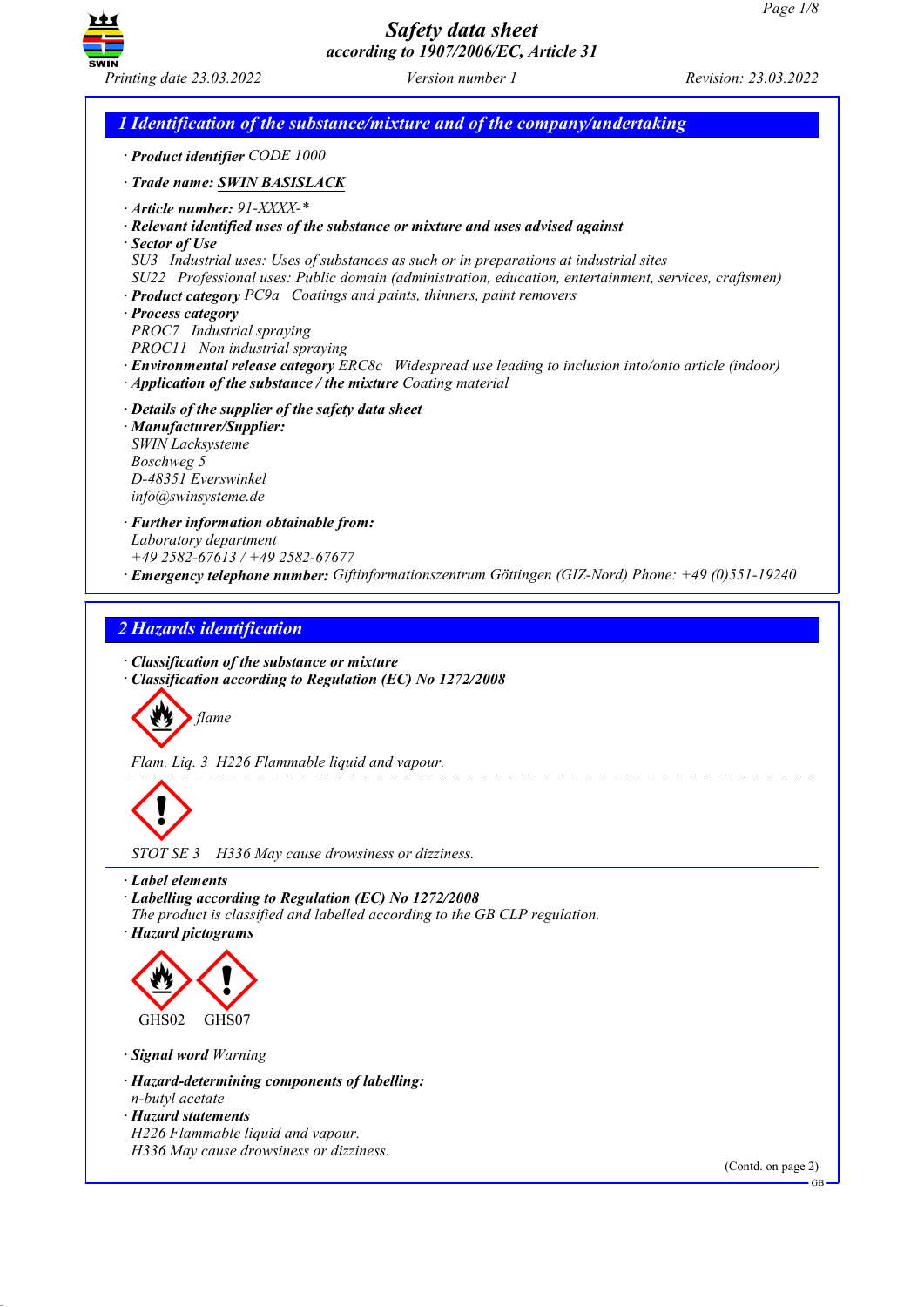

#### *Trade name: SWIN BASISLACK*

|                                  | (Contd. of page $1$ )                                                                                                      |
|----------------------------------|----------------------------------------------------------------------------------------------------------------------------|
| $\cdot$ Precautionary statements |                                                                                                                            |
| <i>P210</i>                      | Keep away from heat, hot surfaces, sparks, open flames and other ignition sources. No<br>smoking.                          |
| <i>P240</i>                      | Ground and bond container and receiving equipment.                                                                         |
| P <sub>24</sub> 1                | Use explosion-proof [electrical/ventilating/lighting] equipment.                                                           |
| P <sub>243</sub>                 | Take action to prevent static discharges.                                                                                  |
| <i>P271</i>                      | Use only outdoors or in a well-ventilated area.                                                                            |
| P <sub>280</sub>                 | Wear protective gloves/protective clothing/eye protection/face protection/hearing<br><i>protection.</i>                    |
|                                  | P303+P361+P353 IF ON SKIN (or hair): Take off immediately all contaminated clothing. Rinse skin with<br>water [or shower]. |
| <i>P501</i>                      | Dispose of contents/container in accordance with local/regional/national/international<br>regulations.                     |
| · Other hazards -                |                                                                                                                            |
|                                  | · Results of PBT and vPvB assessment                                                                                       |

*· PBT: Not applicable.*

*· vPvB: Not applicable.*

### *3 Composition/information on ingredients*

*· Chemical characterisation: Mixtures*

*· Description: Mixture of substances listed below with nonhazardous additions.*

| · Dangerous components:                                                |                                                                                                                                                                                                               |              |  |  |
|------------------------------------------------------------------------|---------------------------------------------------------------------------------------------------------------------------------------------------------------------------------------------------------------|--------------|--|--|
| $CAS: 123-86-4$<br>EINECS: 204-658-1<br>Reg.nr.: 01-2119485493-29-XXXX | n-butyl acetate<br>$\otimes$ Flam. Liq. 3, H226; $\otimes$ STOT SE 3, H336                                                                                                                                    | $25 - 50\%$  |  |  |
| CAS: 108-65-6<br>EINECS: 203-603-9<br>Reg.nr.: 01-2119475791-29-XXXX   | $2$ -methoxy-1-methylethyl acetate<br>$\otimes$ Flam. Liq. 3, H226                                                                                                                                            | $2.5 - 10\%$ |  |  |
| CAS: 1330-20-7<br>EINECS: 215-535-7                                    | xvlene<br>◈ Flam. Liq. 3, H226; ♦ STOT RE 2, H373; Asp. Tox. 1,<br>Reg.nr.: 01-2119488216-32-XXXX   H304; Acute Tox. 4, H312; Acute Tox. 4, H332; Skin Irrit.<br>2, H315; Eye Irrit. 2, H319; STOT SE 3, H335 | $2.5 - 10\%$ |  |  |

*· Additional information: For the wording of the listed hazard phrases refer to section 16.*

#### *4 First aid measures*

- *· Description of first aid measures*
- *· General information: Personal protection for the First Aider.*
- *· After inhalation:*
- *Supply fresh air.*
- *Seek medical treatment in case of complaints.*
- *· After skin contact:*
- *Immediately wash with water and soap and rinse thoroughly. If skin irritation continues, consult a doctor.*
- *· After eye contact:*
- *Rinse opened eye for several minutes under running water. If symptoms persist, consult a doctor.*
- *· After swallowing: Do not induce vomiting; call for medical help immediately.*
- *· Information for doctor:*
- *· Most important symptoms and effects, both acute and delayed No further relevant information available.*
- *· Indication of any immediate medical attention and special treatment needed No further relevant information available.*

(Contd. on page 3)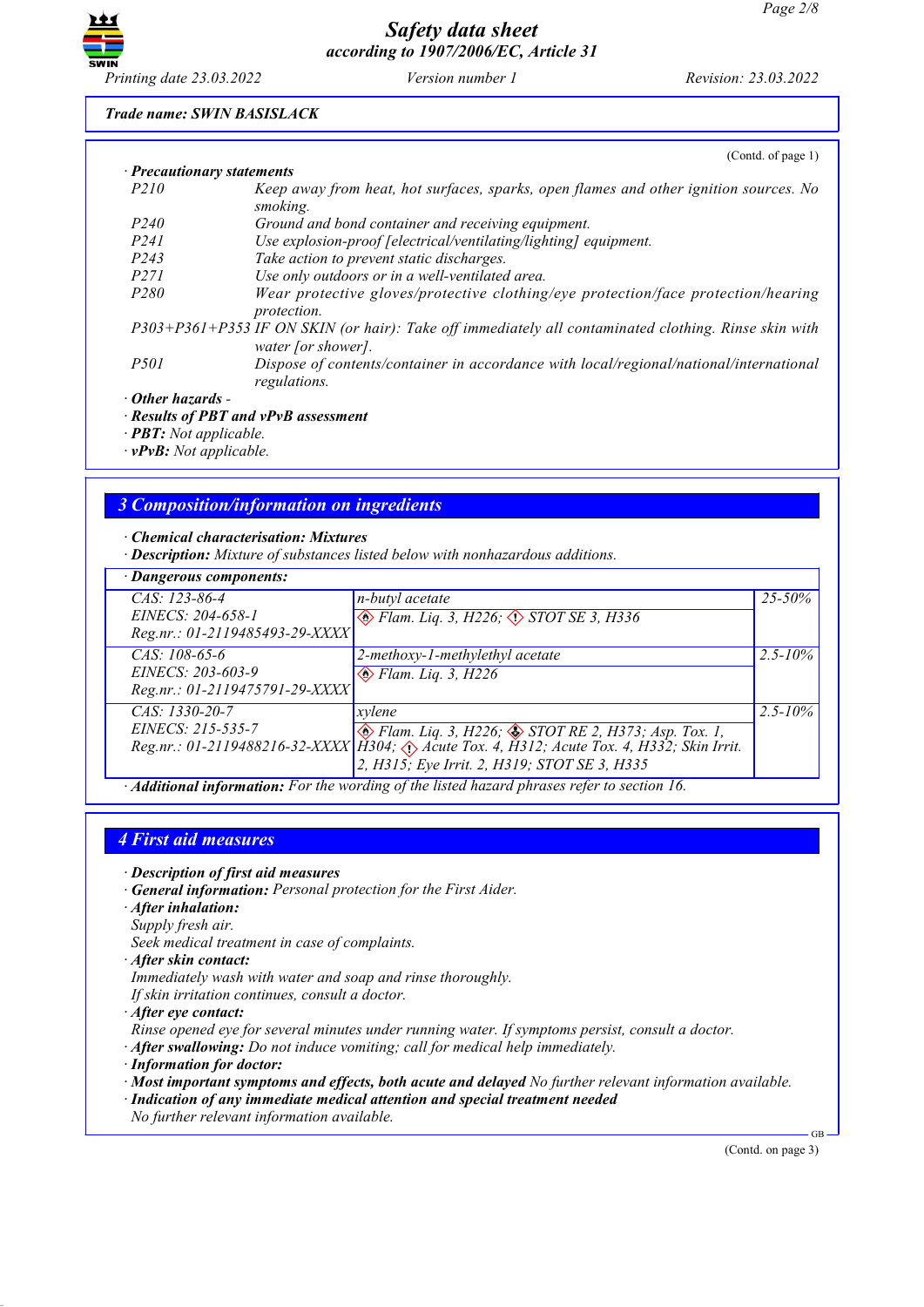

(Contd. of page 2)

*Trade name: SWIN BASISLACK*

*5 Firefighting measures*

- *· Extinguishing media*
- *· Suitable extinguishing agents:*
- *CO2, powder or water spray. Fight larger fires with water spray or alcohol resistant foam.*
- *· For safety reasons unsuitable extinguishing agents: Water with full jet*
- *· Special hazards arising from the substance or mixture No further relevant information available.*
- *· Advice for firefighters*
- *· Protective equipment: Mouth respiratory protective device.*

#### *6 Accidental release measures*

- *· Personal precautions, protective equipment and emergency procedures Wear protective equipment. Keep unprotected persons away. Ensure adequate ventilation*
- *· Environmental precautions: Do not allow to enter sewers/ surface or ground water.*
- *· Methods and material for containment and cleaning up: Absorb with liquid-binding material (sand, diatomite, acid binders, universal binders, sawdust). Dispose contaminated material as waste according to item 13.*
- *· Reference to other sections*

*See Section 7 for information on safe handling. See Section 8 for information on personal protection equipment.*

#### *7 Handling and storage*

*· Handling:*

*· Precautions for safe handling*

*Ensure good ventilation/exhaustion at the workplace. Restrict the quantity stored at the work place.*

*· Information about fire - and explosion protection: Fumes can combine with air to form an explosive mixture. Flammable gas-air mixtures may form in empty receptacles. Keep ignition sources away - Do not smoke. Use explosion-proof apparatus / fittings and spark-proof tools. Protect against electrostatic charges.*

*· Conditions for safe storage, including any incompatibilities*

*· Storage:*

*· Requirements to be met by storerooms and receptacles:*

*Provide solvent resistant, sealed floor.*

*Suitable material for receptacles and pipes: steel or stainless steel.*

- *· Information about storage in one common storage facility: Not required.*
- *· Further information about storage conditions: Keep container tightly sealed.*
- *· Specific end use(s) No further relevant information available.*

#### *8 Exposure controls/personal protection*

*· Additional information about design of technical facilities: No further data; see item 7.*

*· Control parameters*

*· Ingredients with limit values that require monitoring at the workplace:*

*123-86-4 n-butyl acetate*

*WEL Short-term value: 966 mg/m³, 200 ppm Long-term value: 724 mg/m³, 150 ppm*

(Contd. on page 4)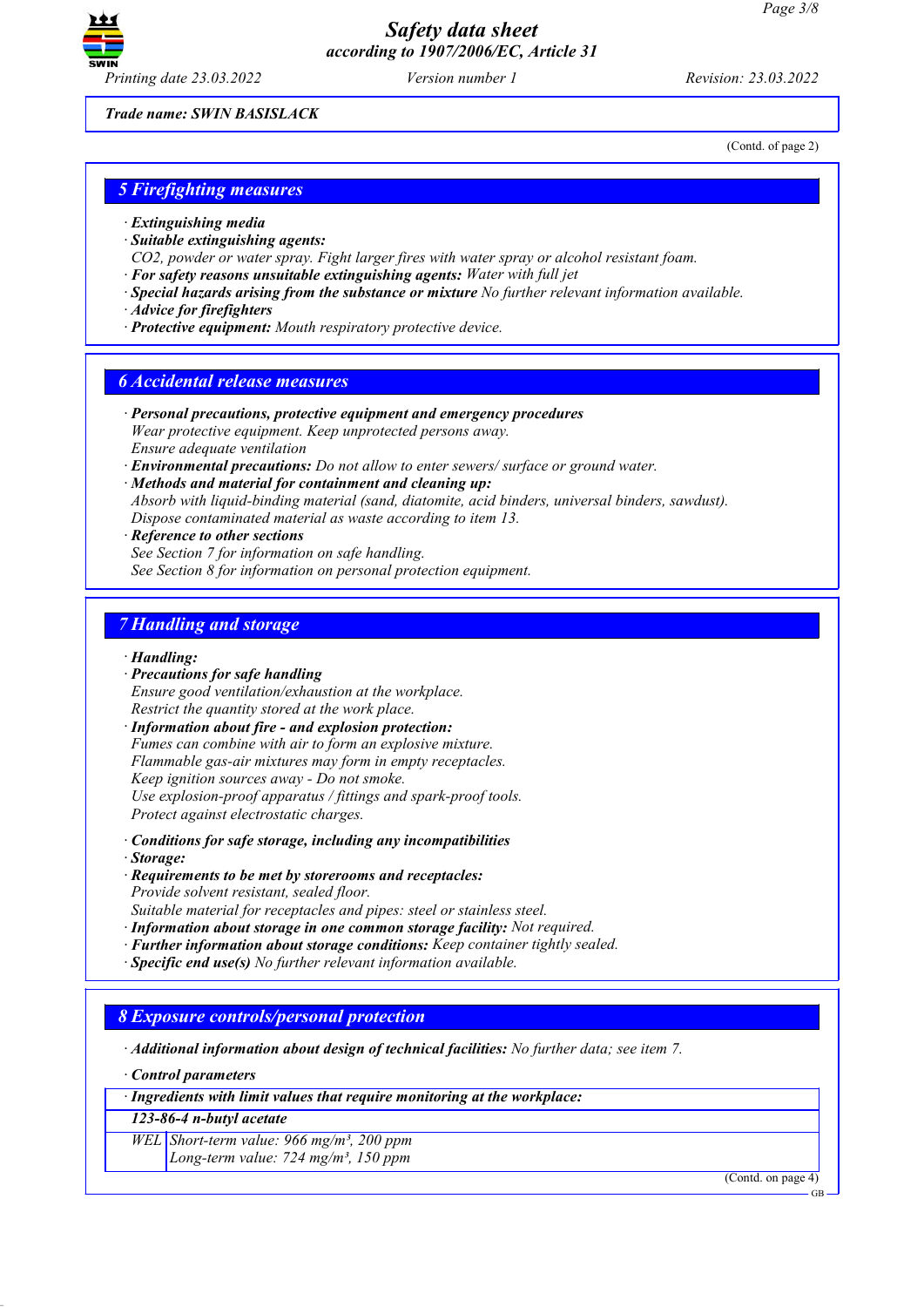

*Printing date 23.03.2022 Version number 1 Revision: 23.03.2022*

(Contd. of page 3)

*Trade name: SWIN BASISLACK*

| 108-65-6 2-methoxy-1-methylethyl acetate                                                |                                                                                                                   |
|-----------------------------------------------------------------------------------------|-------------------------------------------------------------------------------------------------------------------|
| WEL Short-term value: 548 mg/m <sup>3</sup> , 100 ppm                                   |                                                                                                                   |
| Long-term value: $274$ mg/m <sup>3</sup> , 50 ppm                                       |                                                                                                                   |
| Sk                                                                                      |                                                                                                                   |
|                                                                                         | · Additional information: The lists valid during the making were used as basis.                                   |
| · Exposure controls                                                                     |                                                                                                                   |
| · Personal protective equipment:                                                        |                                                                                                                   |
| · General protective and hygienic measures:                                             |                                                                                                                   |
| Keep away from foodstuffs, beverages and feed.                                          |                                                                                                                   |
| Wash hands before breaks and at the end of work.                                        |                                                                                                                   |
| Do not inhale gases / fumes / aerosols.                                                 |                                                                                                                   |
| Avoid contact with the eyes and skin.                                                   |                                                                                                                   |
| · Respiratory protection:                                                               |                                                                                                                   |
|                                                                                         | Use suitable respiratory protective device in case of insufficient ventilation.                                   |
|                                                                                         | In case of brief exposure or low pollution use respiratory filter device. In case of intensive or longer exposure |
| use self-contained respiratory protective device.<br>Filter A2/P2                       |                                                                                                                   |
| · Protection of hands:                                                                  |                                                                                                                   |
| Only use chemical-protective gloves with CE-labelling of category III.                  |                                                                                                                   |
|                                                                                         |                                                                                                                   |
| Protective gloves                                                                       |                                                                                                                   |
|                                                                                         |                                                                                                                   |
|                                                                                         | Preventive skin protection by use of skin-protecting agents is recommended.                                       |
| · Material of gloves                                                                    |                                                                                                                   |
|                                                                                         | The selection of the suitable gloves does not only depend on the material, but also on further marks of quality   |
|                                                                                         | and varies from manufacturer to manufacturer. As the product is a preparation of several substances, the          |
|                                                                                         | resistance of the glove material can not be exactly calculated in advance and has therefore to be checked         |
| prior to the application.                                                               |                                                                                                                   |
|                                                                                         | As protection from splashes gloves made of the following materials are suitable:                                  |
| Nitrile rubber (Ansell Sol-Vex®)                                                        |                                                                                                                   |
| Recommended thickness of the material: $\geq 0.4$ mm                                    |                                                                                                                   |
| · Penetration time of glove material                                                    |                                                                                                                   |
| Value for the permeation: Level $\leq$ 1                                                |                                                                                                                   |
|                                                                                         | The exact break through time has to be found out by the manufacturer of the protective gloves and has to be       |
| observed.                                                                               | $\cdot$ For the permanent contact $\Rightarrow$ 480 minutes gloves made of the following materials are suitable:  |
| HPPE-laminatet film (Ansell Barrier®)                                                   |                                                                                                                   |
| $\cdot$ Eye protection:                                                                 |                                                                                                                   |
|                                                                                         |                                                                                                                   |
| Tightly sealed goggles                                                                  |                                                                                                                   |
|                                                                                         |                                                                                                                   |
|                                                                                         |                                                                                                                   |
| · Body protection:                                                                      |                                                                                                                   |
| Protective clothing, anti-static (TYVEK® CLASSIC PLUS)<br>Safety shoes/boots, antstatic |                                                                                                                   |
|                                                                                         |                                                                                                                   |
|                                                                                         |                                                                                                                   |
| <b>9 Physical and chemical properties</b>                                               |                                                                                                                   |
| · Information on basic physical and chemical properties                                 |                                                                                                                   |
|                                                                                         |                                                                                                                   |
| <b>General Information</b>                                                              |                                                                                                                   |
| $\cdot$ Appearance:                                                                     |                                                                                                                   |
| Form:                                                                                   | Fluid                                                                                                             |
| Colour:                                                                                 | According to product specification                                                                                |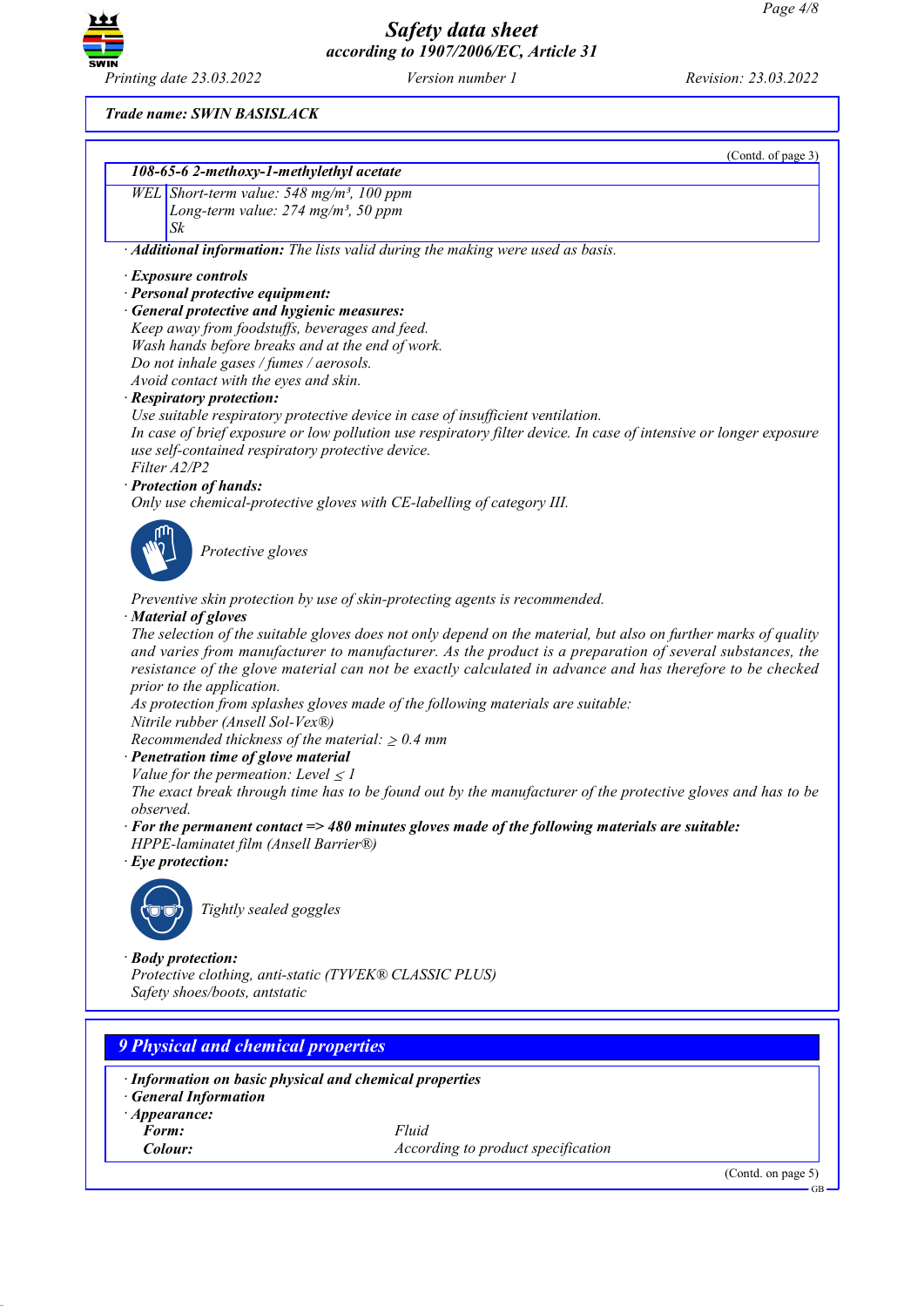

*Trade name: SWIN BASISLACK*

|                                                                                                          | (Contd. of page 4)                                                                              |
|----------------------------------------------------------------------------------------------------------|-------------------------------------------------------------------------------------------------|
| $\cdot$ Odour:                                                                                           | Like aromatic solvents                                                                          |
| · Odour threshold:                                                                                       | Not determined.                                                                                 |
| $\cdot$ pH-value                                                                                         | Not applicable.                                                                                 |
| Change in condition                                                                                      |                                                                                                 |
| Melting point/freezing point:<br>Initial boiling point and boiling range: $124 \text{ }^{\circ}\text{C}$ | <i>Undetermined</i>                                                                             |
|                                                                                                          |                                                                                                 |
| · Flash point:                                                                                           | 23 - 60 °C                                                                                      |
| · Flammability (solid, gas):                                                                             | Not applicable.                                                                                 |
| · Ignition temperature:                                                                                  | 315 °C                                                                                          |
| · Decomposition temperature:                                                                             | Not determined.                                                                                 |
| · Auto-ignition temperature:                                                                             | Product is not selfigniting.                                                                    |
| · Explosive properties:                                                                                  | Product is not explosive. However, formation of explosive air/<br>vapour mixtures are possible. |
| · Explosion limits:                                                                                      |                                                                                                 |
| Lower:                                                                                                   | $1.2$ Vol $\%$                                                                                  |
| <b>Upper:</b>                                                                                            | 10.8 Vol %                                                                                      |
| $\cdot$ Vapour pressure at 20 °C:                                                                        | $10.7$ $hPa$                                                                                    |
| $\cdot$ Relative density                                                                                 | Not determined.                                                                                 |
| · Vapour density                                                                                         | Not determined.                                                                                 |
| $\cdot$ Evaporation rate                                                                                 | Not determined.                                                                                 |
| · Solubility in / Miscibility with                                                                       |                                                                                                 |
| water:                                                                                                   | Not miscible or difficult to mix.                                                               |
| · Partition coefficient: n-octanol/water:                                                                | Not determined.                                                                                 |
| · Viscosity:                                                                                             |                                                                                                 |
| Dynamic:                                                                                                 | Not determined                                                                                  |
| Kinematic at $20^{\circ}$ C:                                                                             | 100 s (DIN 53211/4)                                                                             |
| $\cdot$ Other information                                                                                | No further relevant information available.                                                      |

## *10 Stability and reactivity*

*· Reactivity No further relevant information available.*

*· Chemical stability*

- *· Thermal decomposition / conditions to be avoided: No decomposition if used according to specifications.*
- *· Possibility of hazardous reactions No dangerous reactions known.*
- *· Conditions to avoid No further relevant information available.*
- *· Incompatible materials: No further relevant information available.*
- *· Hazardous decomposition products: No dangerous decomposition products known.*

### *11 Toxicological information*

*· Information on toxicological effects*

*· Acute toxicity Based on available data, the classification criteria are not met.*

| $\cdot$ LD/LC50 values relevant for classification: |      |                                                             |  |  |
|-----------------------------------------------------|------|-------------------------------------------------------------|--|--|
| 123-86-4 n-butyl acetate                            |      |                                                             |  |  |
| Oral                                                | LD50 | $13,100$ mg/kg (rat)                                        |  |  |
|                                                     |      | Dermal $LD50$ >5,000 mg/kg (rabbit)                         |  |  |
|                                                     |      | Inhalative $ LC50/4 h  > 21 mg/l (rat)$<br>$\sim$<br>$\sim$ |  |  |

(Contd. on page 6)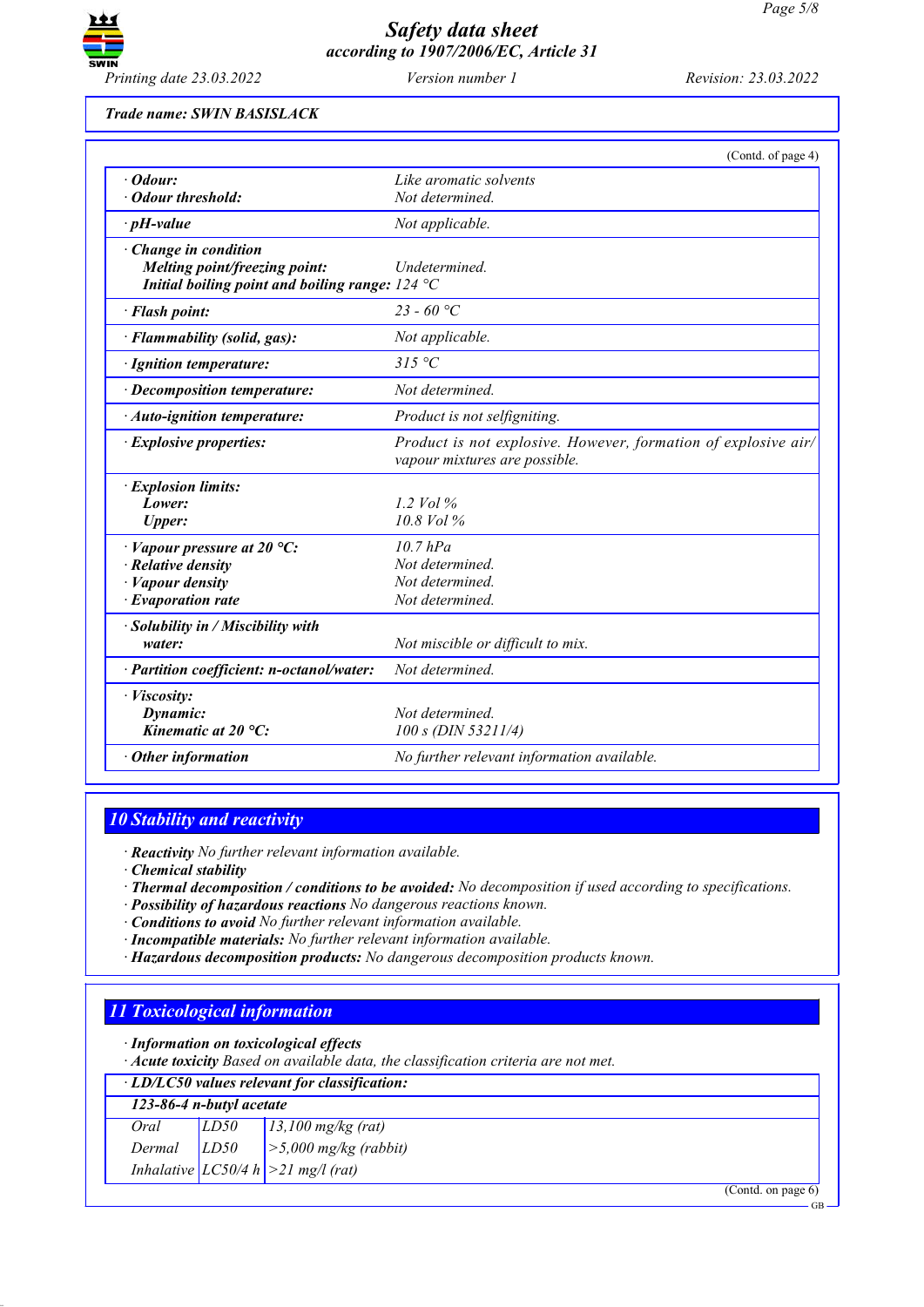

(Contd. of page 5)

*Trade name: SWIN BASISLACK*

- *· Primary irritant effect:*
- *· Skin corrosion/irritation Based on available data, the classification criteria are not met.*
- *· Serious eye damage/irritation Based on available data, the classification criteria are not met.*
- *· Respiratory or skin sensitisation Based on available data, the classification criteria are not met.*
- *· Additional toxicological information:*
- *· CMR effects (carcinogenity, mutagenicity and toxicity for reproduction)*
- *· Germ cell mutagenicity Based on available data, the classification criteria are not met.*
- *· Carcinogenicity Based on available data, the classification criteria are not met.*
- *· Reproductive toxicity Based on available data, the classification criteria are not met.*
- *· STOT-single exposure*
- *May cause drowsiness or dizziness.*
- *· STOT-repeated exposure Based on available data, the classification criteria are not met.*
- *· Aspiration hazard Based on available data, the classification criteria are not met.*

### *12 Ecological information*

- *· Toxicity*
- *· Aquatic toxicity: No further relevant information available.*
- *· Persistence and degradability No further relevant information available.*
- *· Behaviour in environmental systems:*
- *· Bioaccumulative potential No further relevant information available.*
- *· Mobility in soil No further relevant information available.*
- *· Additional ecological information:*
- *· General notes:*

*Water hazard class 2 (German Regulation) (Self-assessment): hazardous for water*

- *Do not allow product to reach ground water, water course or sewage system.*
- *· Results of PBT and vPvB assessment*
- *· PBT: Not applicable.*
- *· vPvB: Not applicable.*
- *· Other adverse effects No further relevant information available.*

## *13 Disposal considerations*

#### *· Waste treatment methods*

*· Recommendation*

*Must not be disposed together with household garbage. Do not allow product to reach sewage system.*

*· Uncleaned packaging:*

*15 00 00: WASTE PACKAGING; ABSORBENTS, WIPING CLOTHS, FILTER MATERIALS AND PROTECTIVE CLOTHING NOT OTHERWISE SPECIFIED*

- *15 01 00: packaging (including separately collected municipal packaging waste)*
- *15 01 10\*: packaging containing residues of or contaminated by dangerous substances*
- *· Recommendation: Disposal must be made according to official regulations.*

| · UN-Number                     |               |  |
|---------------------------------|---------------|--|
| $\cdot$ ADR, ADN, IMDG          | not regulated |  |
| $\cdot$ <i>IATA</i>             | <i>UN1263</i> |  |
| $\cdot$ UN proper shipping name |               |  |
| $\cdot$ ADR, ADN, IMDG          | not regulated |  |
| $\cdot$ <i>IATA</i>             | <b>PAINT</b>  |  |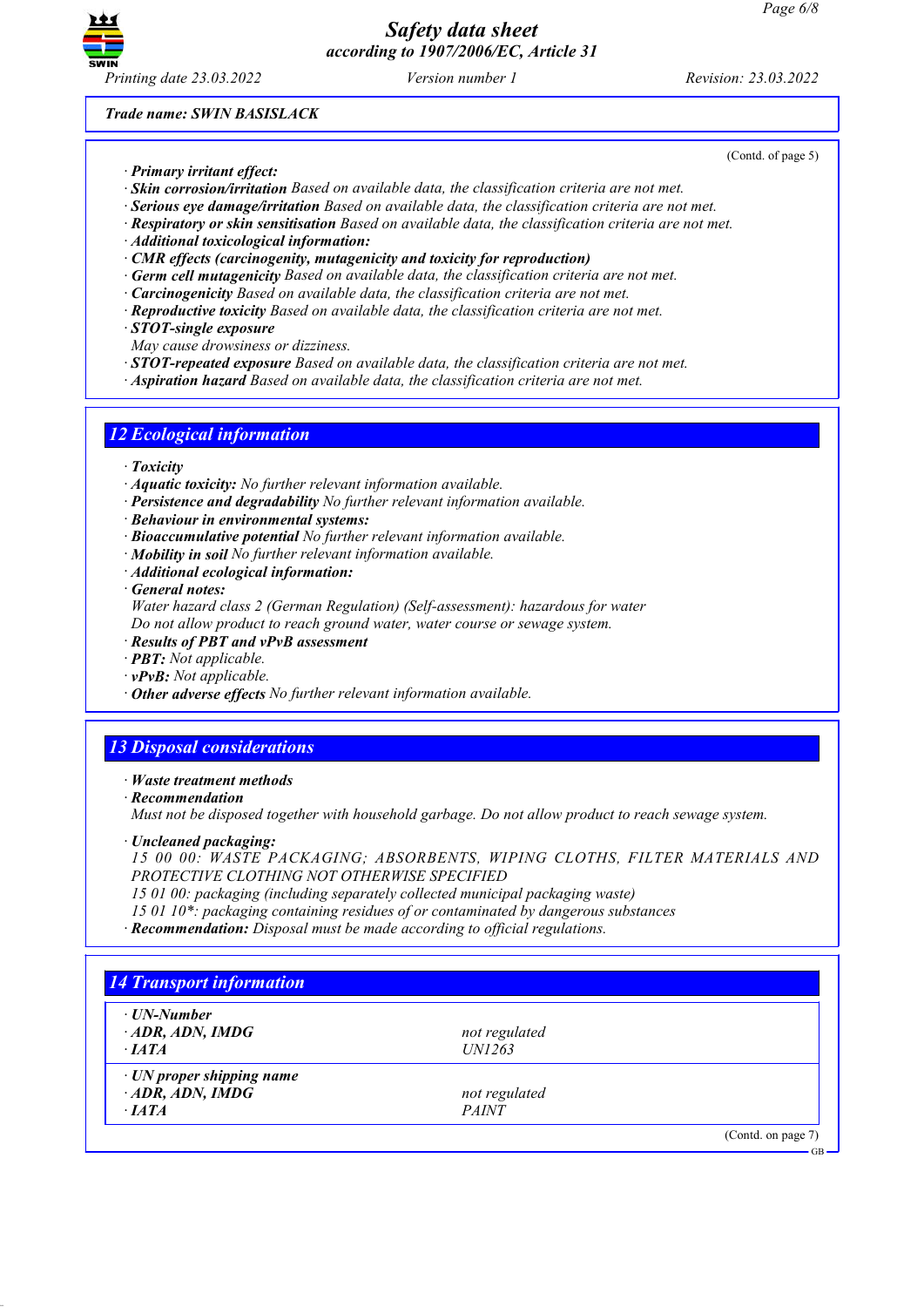

*Printing date 23.03.2022 Version number 1 Revision: 23.03.2022*

*Trade name: SWIN BASISLACK*

| not regulated                                                                           |
|-----------------------------------------------------------------------------------------|
|                                                                                         |
|                                                                                         |
| 3 Flammable liquids.                                                                    |
| 3                                                                                       |
|                                                                                         |
| not regulated                                                                           |
| Ш                                                                                       |
|                                                                                         |
| N <sub>o</sub>                                                                          |
| Not applicable.                                                                         |
| · Transport in bulk according to Annex II of Marpol                                     |
| Not applicable.                                                                         |
|                                                                                         |
|                                                                                         |
| No dangerous goods in containers of 450 litres max.<br>capacity acc. to ADR 2.2.3.1.5.1 |
|                                                                                         |
| No dangerous goods in containers of 30 litres max.<br>capacitiy acc. to IMDG 2.2.3.1.5  |
| not regulated                                                                           |
|                                                                                         |

## *15 Regulatory information*

*· Safety, health and environmental regulations/legislation specific for the substance or mixture*

- *· Directive 2012/18/EU*
- *· Named dangerous substances - ANNEX I None of the ingredients is listed.*
- *· Seveso category P5c FLAMMABLE LIQUIDS*
- *· Qualifying quantity (tonnes) for the application of lower-tier requirements 5.000 t*
- *· Qualifying quantity (tonnes) for the application of upper-tier requirements 50.000 t*
- *· National regulations:*
- *· Information about limitation of use:*
- *Employment restrictions concerning pregnant and lactating women must be observed.*
- *· Chemical safety assessment: A Chemical Safety Assessment has not been carried out.*

### *16 Other information*

This information is based on our present knowledge. However, this shall not constitute a guarantee for any *specific product features and shall not establish a legally valid contractual relationship.*

*· Relevant phrases H226 Flammable liquid and vapour. H304 May be fatal if swallowed and enters airways. H312 Harmful in contact with skin.*

(Contd. on page 8)